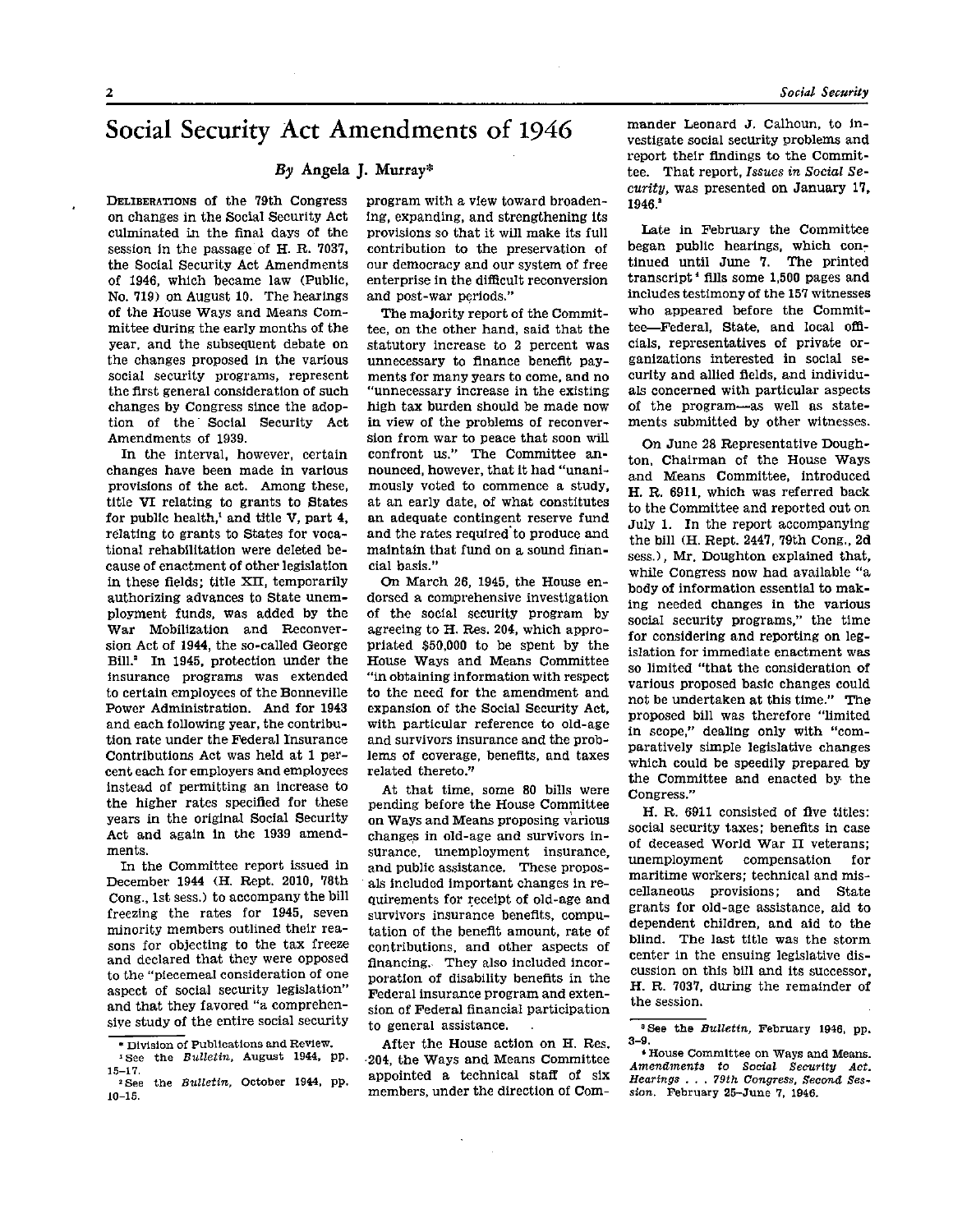### *Federal Grants for Public Assistance*

Federal grants to States, related to State per capita income and varying from 50 to 75 percent of the total spent by a State for public assistance, had been proposed in two bills—the Wagner-Murray-Dingell bill (S. 1050, H. R. 3293, introduced May 24, 1945) and the Forand bill (H. R. 5686, introduced March 6, 1946). The Forand bill—the Public Welfare Act of 1946—incorporated the recommendations of the American Public Welfare Association and was endorsed by many of the welfare officials who testified at the hearings. It proposed a uniform program of grants to the States for assistance to the needy and for welfare services, with use of the same formula to determine Federal grants for assistance, welfare services, and administration. The proposed program would be administered by the Federal Security Administrator and included provisions making it possible for the Federal Government to assist the States in meeting need whatever its cause. The States would have the option of continuing the present categories of old-age assistance, aid to dependent children, and aid to the blind or of providing for these groups as part of a comprehensive assistance program. No maximum limitation on Federal participation in payments to individuals was specified, but funds within the State had to be allocated in such a way as to meet in full the recipient's need in terms of standards established by the State agency.

The Ways and Means Committee had considered both bills during its hearings on social security, devoting 10 days to the Forand bill but deciding that it was too late in the session to take up a measure of such broad implications. It therefore agreed to report a more limited proposal, but the majority of the Committee agreed on the compromise measure only on the understanding that the Committee would consider the Forand bill again next January. Representative Forand declared on the floor of the House that he intended to press for its enactment in the 80th Congress and that the Committee had promised that it would receive consideration early in the next congressional session.

The Committee's compromise measure, title V of H. R. 6911, introduced June 28, provided for an increase both in the Federal share of assistance payments in the States with per capita income below the national average and also in the Federal matching maximums for payments to individuals. For States where per capita income is below the average for the country as a whole, the Federal share would be increased proportionately up to a maximum of 66% percent. The wealthiest States (and Alaska, Hawaii, and the District of Columbia) would continue to share public assistance costs equally with the Federal Government: States where per capita income falls below two-thirds of the national per capita income would pay one-third of the costs of the assistance program and receive two-thirds from Federal funds; for States in the intermediate group the State percentage would be half the ratio of State per capita income to national per capita income. The Federal matching maximums would be raised from \$40 to \$60 for old-age assistance and aid to the blind and from \$18 to \$27 for the first child receiving aid to dependent children in a family and from \$12 to \$18 for each additional child aided in the home.

A minority report, signed by six Republican members of the Committee, strongly attacked the Democratic majority for "scuttling the present 50-50 system of State-Federal matching by imposing on the taxpayers a 2-for-l rule that would enable a small group of favored States to obtain \$2 from the Federal Treasury for every \$1 from their own." Such a rule, they charged, "abrogates the long-standing system of equal financial participation by the State and the Federal Government in the noncontributory programs originally provided for in the Social Security Act."

The minority's opposition made it impossible to obtain from the Rules Committee permission for the bill to be voted on before its regular place on the legislative calendar and for it to be considered under a closed rule barring amendment from the floor. Accordingly, H. R. 6911 was withdrawn, and a substitute, H. R. 7037, carrying the same five titles, was introduced on July 15.

Like H. R. 6911, H. R. 7037 lifted the ceiling on Federal matching, but it deleted the controversial section providing for variable grants. It proposed raising the Federal matching maximums from \$40 to \$50 for old-age assistance and aid to the blind and from \$18 and \$12 to \$27 and \$18, respectively, for the first and additional children aided in a family. Within these maximums, the Federal and State governments would share the costs on a 50-50 basis, as under existing provisions. The bill specified that the proposed increases were to be operative for 15 months only—from October 1946 through December 1947.

H. R. 7037 passed the House on July 24 and on the following day was introduced in the Senate, where it was referred to the Committee on Finance. By unanimous consent the Senate proceeded on July 29 to consider the bill as amended and reported by the Committee (S. Rept. 1862).

The Senate Finance Committee reported itself "strongly of the opinion that raising the Federal matching maximums on individual payments, as proposed in the House bill, without simultaneously providing special Federal aid to low-income States, will only serve to increase the very inequities we are seeking to minimize. Under the House bill, the already large disparity in payments between the high- and low-income States would be widened . . . the richer States, i. e., most of those that are now making payments in excess of the present Federal matching maximums on individual payments, will receive additional Federal funds to assist them in making such payments. The lowincome States, on the other hand, for t he most part are unable to make payments that even approach the present Federal matching maximums."

On July 30 the Senate passed H. R. 7037 with an amended title V, which retained the ceilings set forth in the House version but restored the variable-matching provisions. The same day—only 3 days before Congress adjourned—the amended bill was returned to the House, where Representative Doughton asked unanimous consent to have the bill taken up and a conference with the Senate agreed to. An objection by Representative Knutson, ranking minority member of the Ways and Means Committee,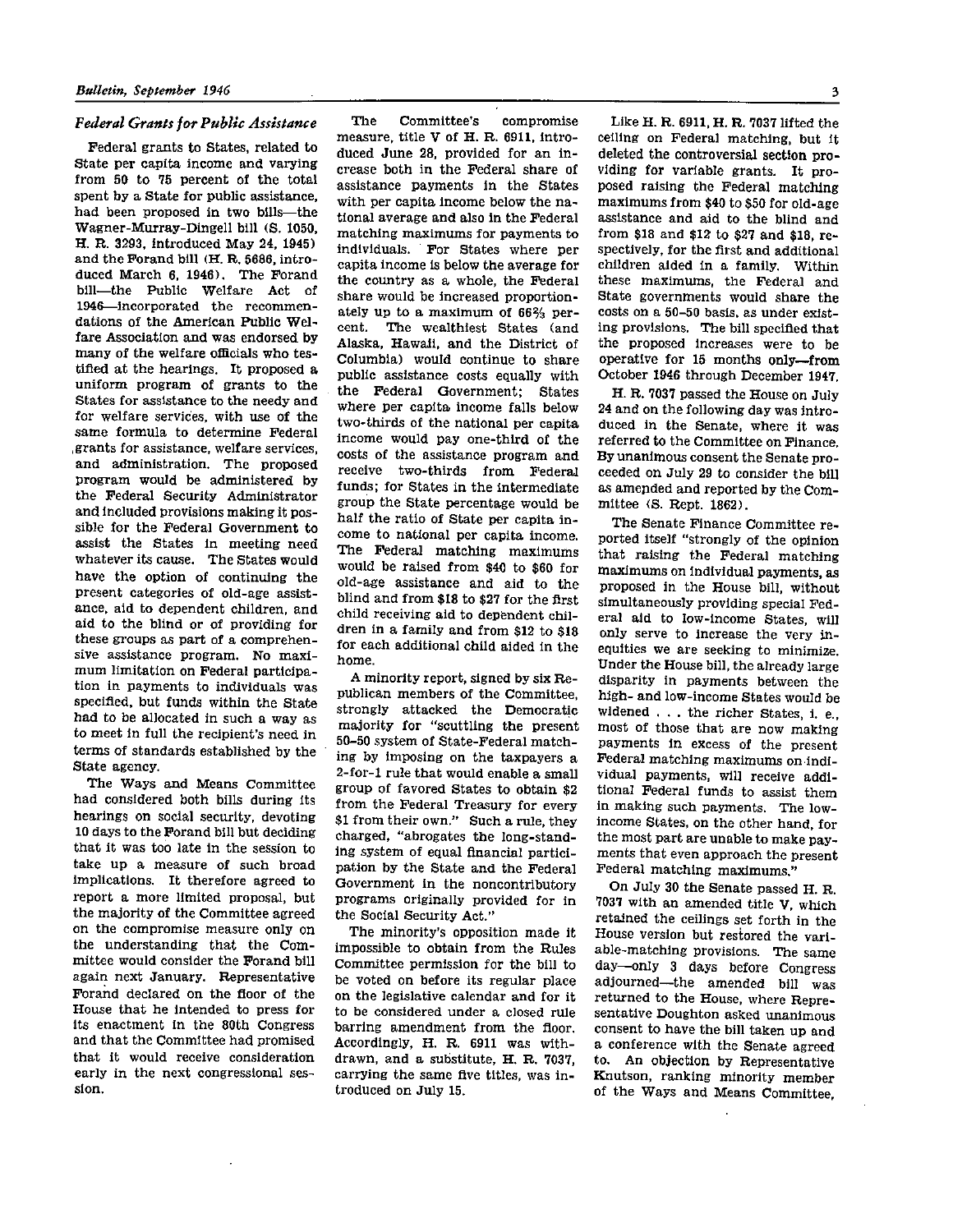made a resolution to send the bill to conference necessary. On August 1 such a resolution was introduced and agreed to unanimously, and conferees were appointed. Within a few hours, the conferees agreed on a compromise title V, and on August 2 the conference report was adopted by both Houses without a roll-call vote.

In its final version, title V makes three changes in the public assistance provisions of the Social Security Act for the 15 months from October 1946 through December 1947:<sup>5</sup>

(1) It increases the maximum individual payment for Federal matching purposes from \$40 to \$45 a month for old-age assistance and aid to the blind and, for aid to dependent children, from \$18 for one child in the family and \$12 for each additional child aided to \$24 and \$15, respectively.

(2) It increases the Federal share of assistance payments under a formula which permits the Federal Government, subject to the maximums on individual payments stated in paragraph (1), to pay two-thirds of the first \$15 of the average State monthly assistance payment for the aged and the blind, and of the first \$9 of such average payment for dependent children, plus one-half of the remainder of such average payments. Formerly the Federal Government paid one-half of all individual assistance payments within the maximums of \$40 for the aged and the blind and of \$18 for the first child aided and \$12 for each additional child.

(3) It provides that Federal funds for administering old-age assistance will equal half the cost of operating the program—the provision in effect for aid to dependent children and aid to the blind. In the past, Federal funds for administrative expenses of old-age assistance were provided as a percentage addition (5 percent) to the grant for assistance payments. This additional amount could be used for administration and/or assistance. For most States this change will mean more Federal money for administration.

# *Social Security Taxes*

Title I of H. R. 6911 proposed to increase to  $1\frac{1}{2}$  percent the rates for both employer and employee contributions under the Federal Insurance Contributions Act for 5 years beginning January 1, 1947; for 1952 and • thereafter the rates would be 3 percent each. It would also have repealed the amendment to the Social Security Act contained in the Revenue Act of 1943 which authorized Congress to appropriate from the general fund of the U. S. Treasury to the old-age and survivors insurance trust fund the amounts needed to finance the payment of old-age and survivors insurance benefits.

In explaining the proposed increase to  $1\frac{1}{2}$  percent, the Committee report (H. Rept. 2447) alluded to the previous yearly tax freezes and said that it would be "for the best interests of all concerned if the rate could be fixed at this time for a reasonable period." The report of the technical staff had shown, the report continued, that while unanticipated high levels of wartime employment had caused the trust fund to exceed estimates made in 1939, it had also increased substantially the prospective benefits which must be paid from the fund. It seemed, therefore, "that orderly and sound financing of the old-age and survivors insurance system makes appropriate an immediate increase in the present contribution rates. The period of 5 years has been determined upon as one which will settle the present annual question of rates for some time to come, and at the same time permit further experience before fixing the rates for subsequent years."

The minority disagreed, and the substitute bill, H. R. 7037, in the form in which it was introduced, would have continued the present 1-percent rates for employer and employee contributions for another year—to January 1, 1948, when the rates would rise automatically to  $2\frac{1}{2}$  percent under existing statute. Like H. R. 6911, it would have repealed the authorization for appropriations from the general fund to the old-age survivors insurance trust fund.

The Senate Finance Committee (S. Rept. 1862) agreed with the House provision that the present rates should be continued for a year "pending decision as to various proposed basic

changes in the program." It pointed out, however, that the provision authorizing appropriations to the Federal old-age and survivors insurance trust fund had been added in 1943 in "recognition of the fact that freezing of the tax at the 1-percent rate, if long continued, will result in a reserve which will ultimately be insufficient to meet the liability for benefits, and that contributions from general revenues, therefore, may eventually be necessary to make up this deficiency. To repeal this provision . . . while continuing to freeze the tax, might be taken to imply an unwillingness of Congress to underwrite the solvency of the system."

The Committee therefore omitted the provision repealing the earlier amendment as "being inconsistent with the continued freezing of the tax."

On July 30 the Senate approved this title as it came from the Committee, without substantial amendment, and the House conferees agreed to the Senate version. As reported by the conference and passed by both Houses, title I simply freezes the contribution rates under the Federal Insurance Contributions Act for 1947.

# *Survivor Benefits for Dependents of World War II Veterans*

Title II, which extends the protection of survivors insurance to the survivors of World War II veterans who die within 3 years after receiving their military discharge, remained substantially unchanged from H. R. 6911 to the final version of H. R. 7037.

Service in the armed forces has always been considered Government employment and has consequently been excluded from coverage under the Social Security Act. The effect of military service requirements arising out of the war, therefore, has been to keep millions of men and women from receiving wage credits that they ordinarily would have earned in covered employment.

Military service could affect a worker's social insurance rights adversely in any of three situations: (1) The worker had insured status when he entered military service and retained it on his discharge. His period of service operated, however, to decrease his average monthly wage and, therefore, the amount of benefits ultimately

**<sup>5</sup> See pages 25-30 for a discussion of the effect of these changes on Federal costs, average payments, and recipients under various assumptions concerning Statelocal expenditures.**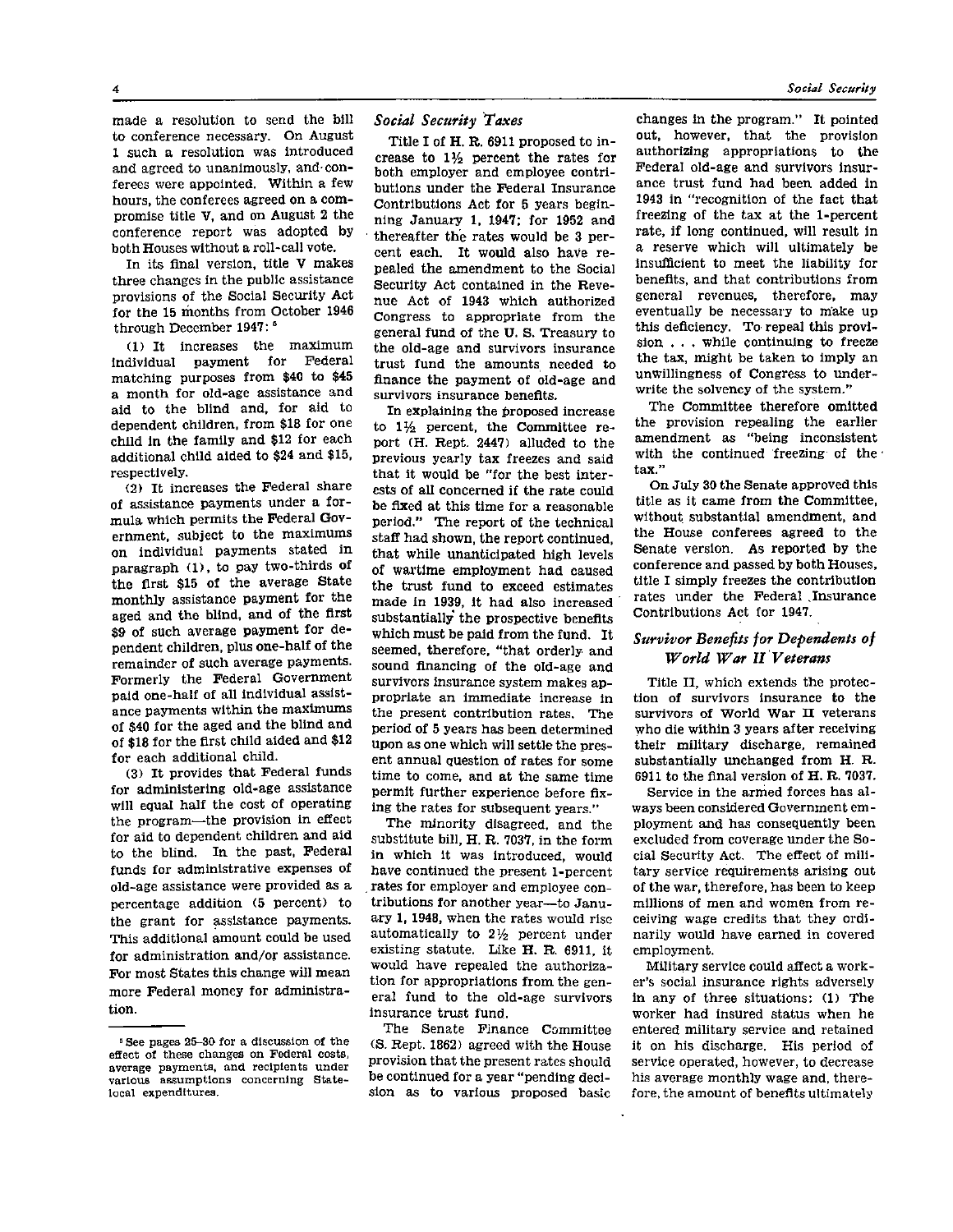payable on his account. (2) The worker had fully or currently insured status when he entered the armed forces, but his time in military service caused his insured status to lapse. (3) The individual did not have insured status, because he had not worked long enough in covered employment to acquire status, or had previously worked in noncovered employment, or had never been employed. His services in the armed forces prevented him from acquiring insured status through work in covered employment. In either of these two latter situations, also, military service would tend to reduce the amount of any benefits ultimately payable to the worker and his dependents or survivors.

On September 14, 1940, President Roosevelt asked Congress to protect the insurance rights of civilians drawn into military service, and legislation to accomplish this end was passed by the Senate as a rider to a bill which later became the Second Revenue Act of 1940. The provision was deleted in conference, however, because it was felt that there was need for further study of the problem, although it was generally agreed that protective legislation should be speedily enacted.

In April 1942 an amendment to the Railroad Retirement Act extended credit for military service toward retirement benefits under that act to all persons serving in the armed forces during any war period or time of national emergency. In the next 2 years, 14 bills were introduced to provide servicemen with old-age and survivors insurance protection, and during 1945-46 some 20 other measures were introduced in the 79th Congress. These bills made varying approaches to the problem of servicemen's rights under old-age and survivors insurance. One approach is exemplified in S. 878, introduced by Senator Wagner on April 17, 1945, which would have provided wage credits of \$160 to each serviceman as remuneration for employment for each month of active service after September 7, 1939. If **benefits** were payable for an individual under both this section and veterans' regulations, adjustment would be made in accordance with joint regulations to be issued by the Veterans Administration and the Social Security Board (now the Social Se-

 $\star$ 

curity Administration). A companion bill, H. R. 2912, was introduced in the House by Representative Lynch.

On May 1, 1946, Senator Butler introduced S. 2137, which also proposed to grant servicemen wage credits of \$160 for each month of military service but made no provision for adjusting concurrent benefits under oldage and survivors insurance and veterans' legislation.

A third approach was made in S. 2204, introduced by Senator George on May 15, which had been prepared by the Federal Security Agency and the Veterans Administration. It proposed to guarantee minimum survivors insurance benefits during the critical 3-year period following discharge from the armed forces. S. 2204 was referred to the Finance Committee, which held hearings on May 22 and 23 on that and related bills and on June 10 reported the bill to the Senate (S. Rept. 1438).

In reporting on S. 2204 the Committee referred to the many bills relating to lapse of servicemen's benefit rights and declared its belief that "the wisest course is to enact a measure which will supplement, but will not duplicate, the protection afforded by the pension laws." Since protection is now lacking when the serviceman dies within a relatively short period after separation from military service in such circumstances that veterans' pensions are not payable, "the bill seeks to close this gap" by providing "social security protection, beginning when the protection of the pension laws terminates and ending when the veteran has had a reasonable opportunity to acquire or reacquire insured status by employment covered by old-age and survivors insurance."

S. 2204 passed the Senate on June 14 without a recorded vote. Four days later it was introduced in the House, where it was referred to the Committee on Ways and Means and, as title II, became part of H. R. 6911 and H. R. 7037.

Under title II any World War II veteran with the qualifying eligibility requirements—which are approximately those specified in the GI Bill of Rights—and who dies or has died within 3 years of his separation from the service, shall be deemed to have

died a "fully insured" individual, to have an average monthly wage of not less than \$160, and to have been paid wages of \$200 in each calendar year in which he had 30 days or more of active service after September 16, 1940. Benefits are made retroactive if the ex-serviceman died within 3 years after discharge but before the law was enacted. The costs of the benefits payable under this title will be met by appropriations to the oldage and survivors insurance trust fund of "such sums as may be necessary."

The fact that the serviceman is deemed to have died a fully insured individual means that his survivors will be eligible for any of the various types of survivor benefits under the Federal system. The credit of the average monthly wage to his account ensures at least a given level of benefits, and the provision deeming him to have been paid wages of at least \$200 in each year with 30 days' military service increases the basic primary insurance benefit amount on which benefits to survivors are computed by 1 percent for each such year, as in civilian covered employment.

These provisions afford a "satisfactory temporary solution," the Chairm an of the Ways and Means Committee declared in a speech on the floor of the House, but they do not afford a permanent solution to the problem of crediting military service for the purposes of old-age and survivors insurance. He promised that the question would receive further study.

# *Unemployment Insurance for Maritime Workers*

Protection of seamen was recommended in 1935 by the Committee on Economic Security, which proposed a "separate nationally administered system of unemployment compensation for railroad employees and maritime workers," and the economic security bill as originally introduced in the House would have levied a tax on maritime employers. The Social Security Act excluded maritime employment from the taxing provisions, however, and most State laws had similar exclusions, based on the assumption that seamen were under exclusive Federal jurisdiction and that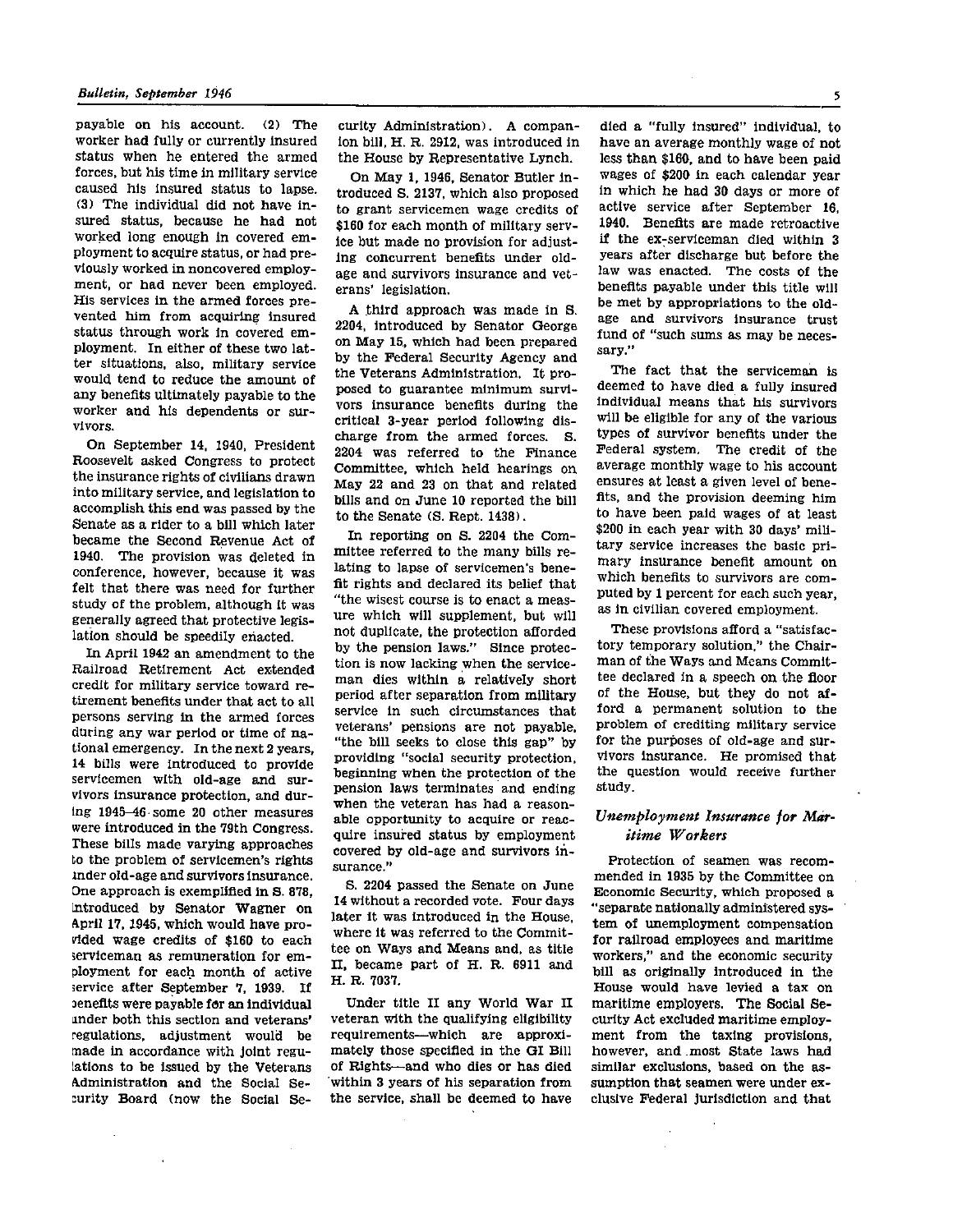б

the States had no authority to cover them. Although private maritime employment was brought under the provisions of the old-age and survivors insurance program in 1939 and employment by or through the War Shipping Administration in 1943, no action was taken to provide unemployment insurance protection to this group.

In May 1943 the United States Supreme Court held that employers otherwise subject to a State unemment insurance law were not excluded from coverage, by the Constitution or laws of the United States, by reason of being maritime employers. This decision cleared up the constitutionality of coverage of maritime workers in private employment under State laws. During the war, however, the very large majority of all workers in deepsea shipping were employees of the War Shipping Administration and hence of the Federal Government. As such they could not be covered under State laws.

After the Supreme Court ruling, several States acted to remove the exclusions in their laws for some or all maritime workers in private employment. By the middle of 1946, some 34 States either had no exclusion of maritime service or provided for automatic extension when the Federal Unemployment Tax Act is extended.

Various bills have been introduced since 1938 which would have created a Federal maritime unemployment insurance system, but the first bill to propose coverage of all maritime employment under State unemployment insurance laws was introduced by Representative Lynch in the House on March 9, 1945, and referred to the Ways and Means Committee. This bill, H. R. 2564, proposed to amend the Internal Revenue Code to permit States to cover all private maritime services by extension of the Federal Unemployment Tax Act. It would not apply to maritime workers employed by carriers as agents of the War Shipping Administration, who were considered Federal employees. No hearings were held on H. R. 2564. In February 1945, Representative

Herter had introduced H. R. 2180. This bill was of a temporary nature, substantially like the GI Bill of Rights for veterans. It proposed that members of the merchant marine during the war receive readjustment allowances following their release<br>from the merchant marine. The from the merchant marine. allowances were to be financed by the Federal Government. This bill was referred to the Merchant Marine and Fisheries Committee.

A different approach was proposed in H. R. 3736, introduced, on request, by Representative Doughton on July 9, 1945, and referred to the Ways and Means Committee, and in S. 1274, introduced by Senator Kilgore on July 17. Among other things these bills included provision for federally financed benefits to all seamen for an emergency period ending June 30, 1947, to be paid through State agencies. The Doughton bill provided that seamen would receive benefits according to the provisions of State laws, while the Kilgore bill and its companion bill H. R. 3891, introduced by Representative Forand on June 2, stipulated that seamen would have the same rights to unemployment benefits as were provided under the District of Columbia unemployment insurance law. Under both bills, provisions were included for increasing the maximum amount and duration of benefits provided under State laws. Hearings were held on both these bills. On September 20, the Senate passed S. 1274, with amendments, and referred it to the House ments, and referred it to the House<br>Ways and Means Committee, which Ways and Means Committee, which<br>on September 24 postponed further on September 24 postponed further<br>consideration of both bills.

On June 11, 1946, Mr. Lynch introduced H. R. 6749, which was referred to the Ways and Means Committee. The bill amended the Federal Unemployment Tax Act, effective July 1, 1946, to cover all maritime employees included under old-age and survivors insurance. Unlike his earlier bill, this proposal also extended coverage under the Federal Unemployment Tax Act to seamen employed by agents of the War Shipping Administration. It permitted each State to cover seamen working for an employer whose operating office was within the State and, effective January 1, 1947, authorized the States also to cover under their laws seamen employed by the War Shipping Administration.

Since benefits under regular State coverage would not be immediately available to this second group, the bill also proposed to amend the Social Security Act by adding a new title XIII, which would provide for reconversion unemployment benefits to such maritime workers—to be paid for unemployment occurring between the "fifth Sunday after the date of enactment of this title" and June 30, 1948. Title XIII would be administered by the Federal Security Administrator, and the State agencies would act as agents of the Federal Government. Benefits would be payable according to the provisions of State laws, and the Federal Government would repay the States for all benefits paid under this title.

Title III of H. R. 6911 incorporated many of the provisions of H. R. 6749. It amended the Federal Unemployment Tax Act, effective July 1, 1946, to extend coverage to private maritime employment and provided that reconversion unemployment benefits to seamen employed by the War Shipping Administration would be paid to June 30, 1949. H. R. 7037 carried title III intact, and Mr. Lynch, speaking on the floor of the House, pointed out that it has been "unanimously agreed upon" and had "met with the approval of the labor unions, the ship operators, and the State agencies." In the conference committee a provision was inserted which stipulated that no reconversion unemployment benefits would be payable to an individual for unemployment occurring prior to the time when funds were made available for such purpose. This change had the effect of postponing operation of title XIII until funds for benefit costs are made available.

In reporting H. R. 7037, the Committee on Ways and Means left the door open for further legislation on the subject, pointing out that "Congress could have created an unemployment compensation system for maritime workers and exclude from State jurisdiction the workers who were covered by such system. The fact that the Congress has, as a matter of policy, decided not to do so, does not preclude making another choice if the necessity arises at some future time."

Title III has two purposes—permanent coverage of certain types of maritime employment under the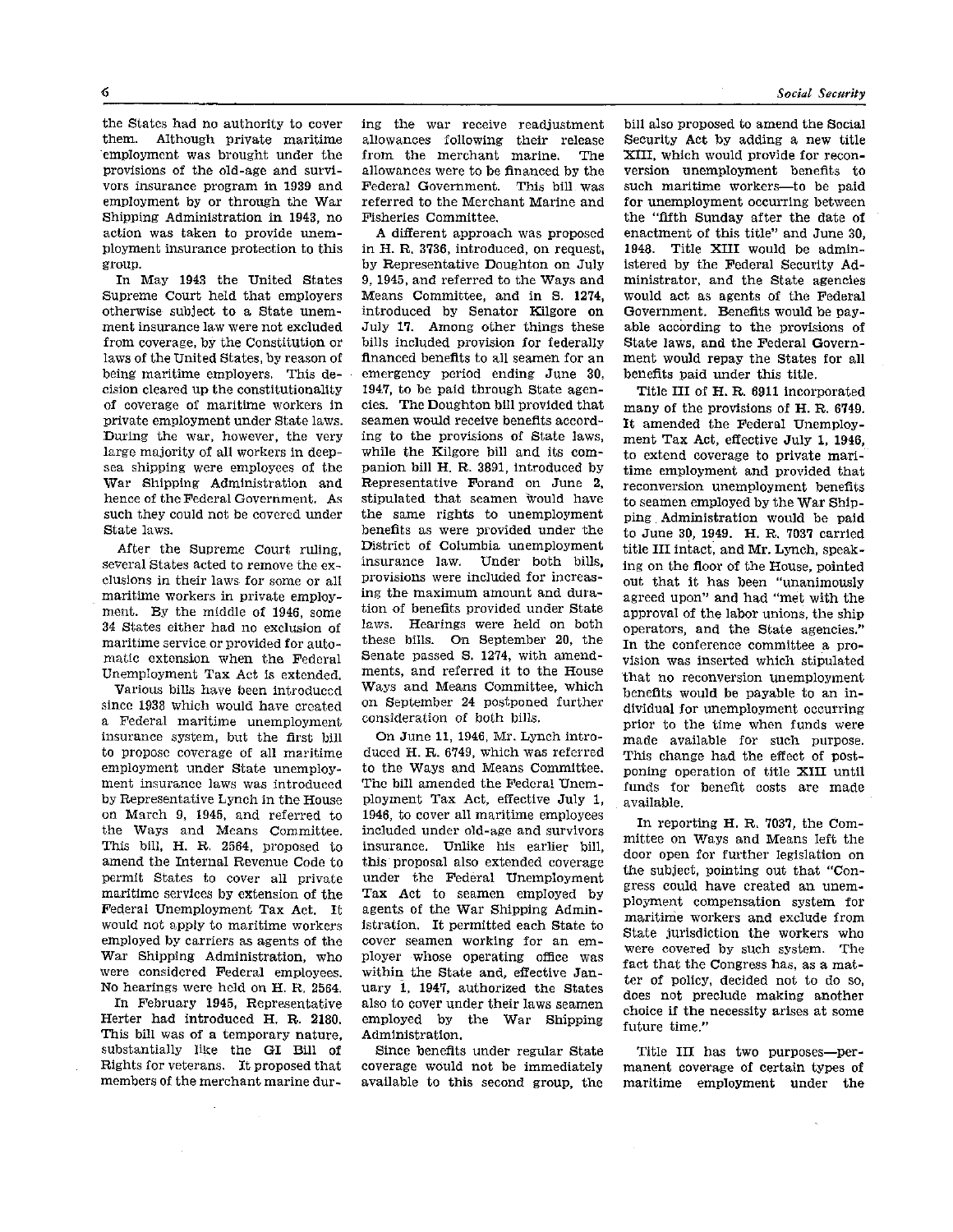State unemployment insurance systems and temporary protection for seamen who have been employed by agents of the War Shipping Administration and thus are technically Federal employees.

To accomplish the first of these purposes, title III amends the Federal Unemployment Tax Act, as of July 1, 1946, to extend coverage to private maritime employment. The States are authorized to extend their unemployment insurance laws to private operators of American vessels "operating on navigable waters within or within and without the United States," and to require contributions with respect to the employment of seamen on such vessels. Seamen's services for the purposes of wage credits, must be treated like other covered employment performed for the operator in the State.

To achieve its second purpose, title III amends the Social Security Act by adding a new title XIII, which authorizes the Federal Security Administrator to enter into an agreement with any State or with the unemployment insurance agency of a State to provide that the State agency shall make payments as an agent of the United States to workers who have performed Federal maritime service within the designated reconversion period. The costs of such payments will be borne by the Federal Government, but the benefits are to be in the same amounts, on the same terms, and subject to the same conditions as if such employment had been subject to the State unemployment compensation law. The Administrator may make direct payments to the seamen when no agreement has been made between him and a State or when the State unemployment insurance agency fails to make payment in accordance with an agreement; in such cases the amounts, terms, and conditions of the payment will follow the State law.

Though the act specifies that the period during which the reconversion benefits are to accrue shall begin with the fifth Sunday after enactment of the law and end June 30, 1949, Congress did not appropriate funds for this purpose and the act provides that no benefits can be paid for unemployment occurring before the date funds for the purpose are made available.

 $\lambda$ 

# *Technical and Miscellaneous Provisions*

Title IV of the Social Security Act Amendments of 1946 includes provisions affecting various programs under the Social Security Act.

*Child health and welfare services.*—Both the need for and equity of extending to the Virgin Islands the maternal and child health and welfare services provided under title V of the Social Security Act had been established by testimony at the social security hearings before the House Ways and Means Committee. H. R. 6911 and H. R. 7037, as passed by the House, in addition to providing for such extension, authorized increased appropriations in the amounts "necessary or equitable" as a result of such extension. This latter provision was deleted by the Senate, and a substitute was inserted which increased to \$31.5 million the authorization of the total appropriation for grants under the title and for Federal administration. The authorization for Federal grants to all States for maternal and child health services was increased from \$5.8 million to \$15 million a year; for services to crippled children, from \$3.9 to \$10 million a year; for child welfare, from \$1.5 million to \$5 million. Authorization of funds for the Federal administration of these grants for the fiscal year 1947 was set at \$1.5 million. The House bill had contained no provision corresponding to these increases for all the States and no authorization of appropriations for administrative expenses.

When H. R. 7037 went to conference, the House proposed to reduce the total increase proposed in the Senate amendment by about half; and the final agreement authorized an appropriation of \$23 million for Federal grants for these purposes--\$11 million for maternal and child health services, \$7.5 million for services to crippled children, \$3.5 million for child welfare, and \$1 million for administrative expenses—and extended these services to the Virgin Islands.

*Use of employee contributions deposited in unemployment trust fund.*—The new legislation permits the nine States that have collected contributions from employees under State unemployment insurance laws

to use them to finance disability insurance benefits. Two of the nine States—Rhode Island and California—now have established programs of this type. Rhode Island has been paying cash sickness benefits for more than 3 years, and California has enacted an amendment to its unemployment insurance law under which disability benefits will shortly become payable.

*Old-age and survivors insurance.—*  Other sections of title IV are designed to correct minor flaws, inequities, and anomalies that have come to light in the operation of old-age and survivors<br>insurance. The most important The most important changes are:

1. Liberalization of eligibility requirements for parent's benefits by changing the requirement that a parent must have been "wholly" dependent on the deceased wage earner to "chiefly" dependent, and by permitting a dependent parent to qualify when the wage earner's surviving widow or child is neither immediately nor potentially eligible for monthly benefits. These provisions are effective for claims filed after 1946.

2. Revision of eligibility requirements for child's benefits (a) to permit the child to continue receiving benefits on the parent's wage record if, after the parent's death, he is adopted by a stepparent, grandparent, aunt, or uncle, but (b) to bar the child from benefits on the wage record of his primary beneficiary father if the child was living with and chiefly supported by a stepfather and was not receiving support from his father.

3. Repeal of the requirement that children aged 16 and 17 must attend school as a condition for receiving a child's benefit.

4. Liberalization, for claims filed after 1946, of the definition of "wife" and "child" to include a stepchild, adopted child, or a wife whose relationship to the wage earner had continued for the 36 months immediately before application for supplementary benefits was filed or, in the case of child's survivor benefits, 12 months before the wage earner died.

5. Authorization to compute the monthly benefit as of the time when, all other conditions of eligibility being met, the highest benefit amount